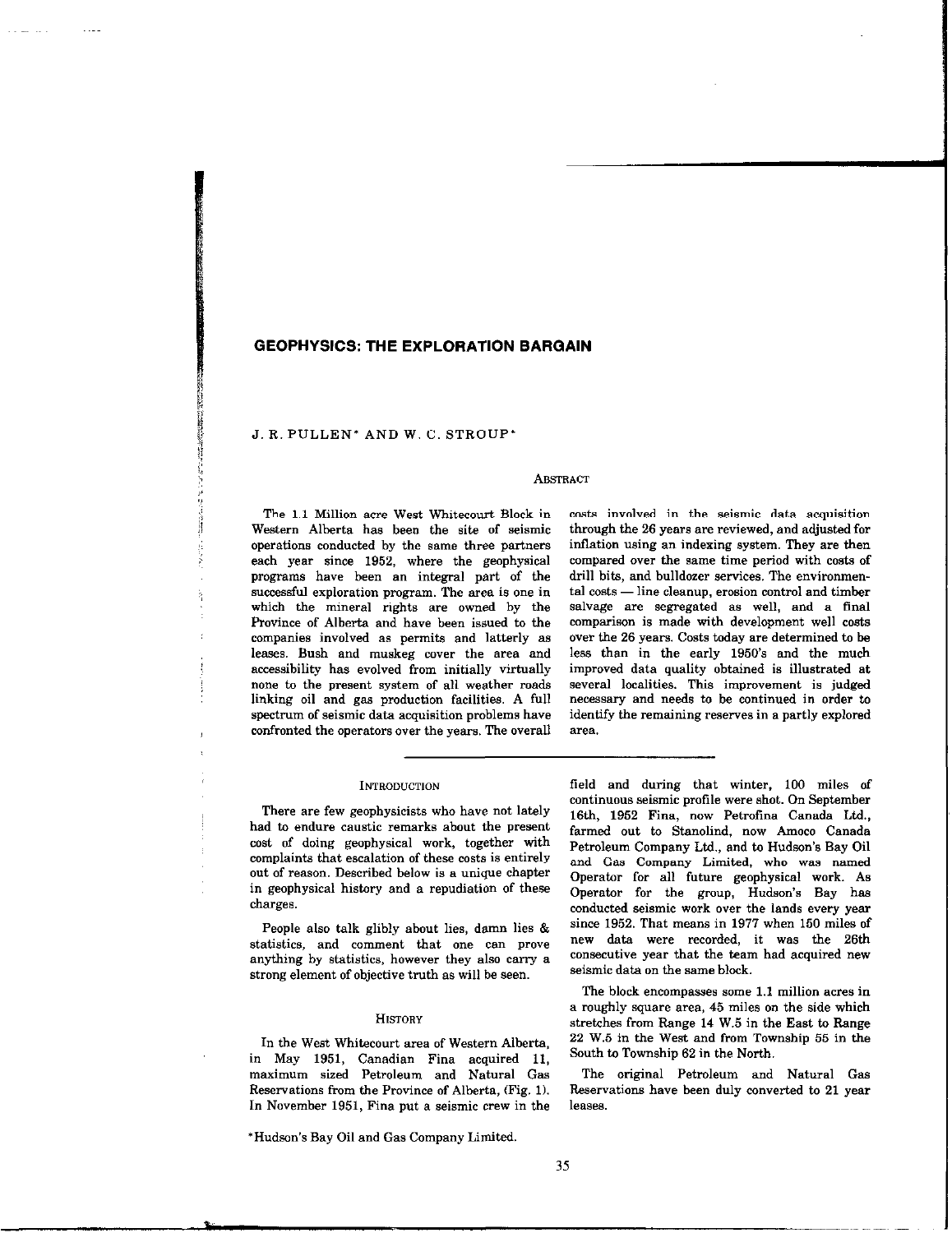

Fig. 1. Location map. West Whitecourt Block, Alberta.

Before we examine the costs, here is e brief geophysical history of the partners' work on the Block. The work done in 1952 was conducted by one National Geophysical, now Teledyne Exploration, and one Seismograph Service Corporation crew. Since then a total of 13 crews have recorded more than 5,500 miles of seismic data at a cost in excess of \$13 million. The list of contractors includes practically every company which has worked in the province and the equipment list looks like a quarter century long history of both seismic instrument and seismic source development.

The maximum number of miles recorded was 690 in 1955 which was done by 10 crews, and the minimum was 16 miles recorded in 1961. In 1977, the 150 miles were recorded using one crew. Due ta the remoteness of the area, all the seismic work has been conducted from portable camps.

Fig. 1 also shows the reason that the group has continued to shoot over these lands over 25 yearssuccess in finding hydrocarbons. The major pools diecovered include Windfall in 1955, Pine Creek Dl in 1956 end Pine Creek D3 in 1957. Kayboh South wae found in 1961 and N.W. Pine in 1963. Little of

significance was found from then to 1973 when the Fir Field was discovered and in 1974 the Jackfish Field was first drilled. In addition many other smaller finds have been made. Reserves discovered as of 1976 according to the Energy Conservation Board of the Province of Alberta, total approximately 4.6 Trillion Cubic Feet of recoverable gas equivalent.

### TOPOGRAPHY & ACCESSIBILITY

Over the years three centres have been used for access and supply depots. As the name would suggest, the town of Whitecourt is one such centre, the others are Edson and more recently Fox Creek.

Since the Athabasca River splits the Block into two almost equal halves, it has been necessary to use Whitecourt and Fox Creek for access to that portion of the Block which lies north of the Athabasca. Provincial Highway No. 43 between Whitecourt and Fox Creek crosses a large portion of this north Block. A number of all-weather roads provide access from Highway 43 into most areas where seismic has been conducted.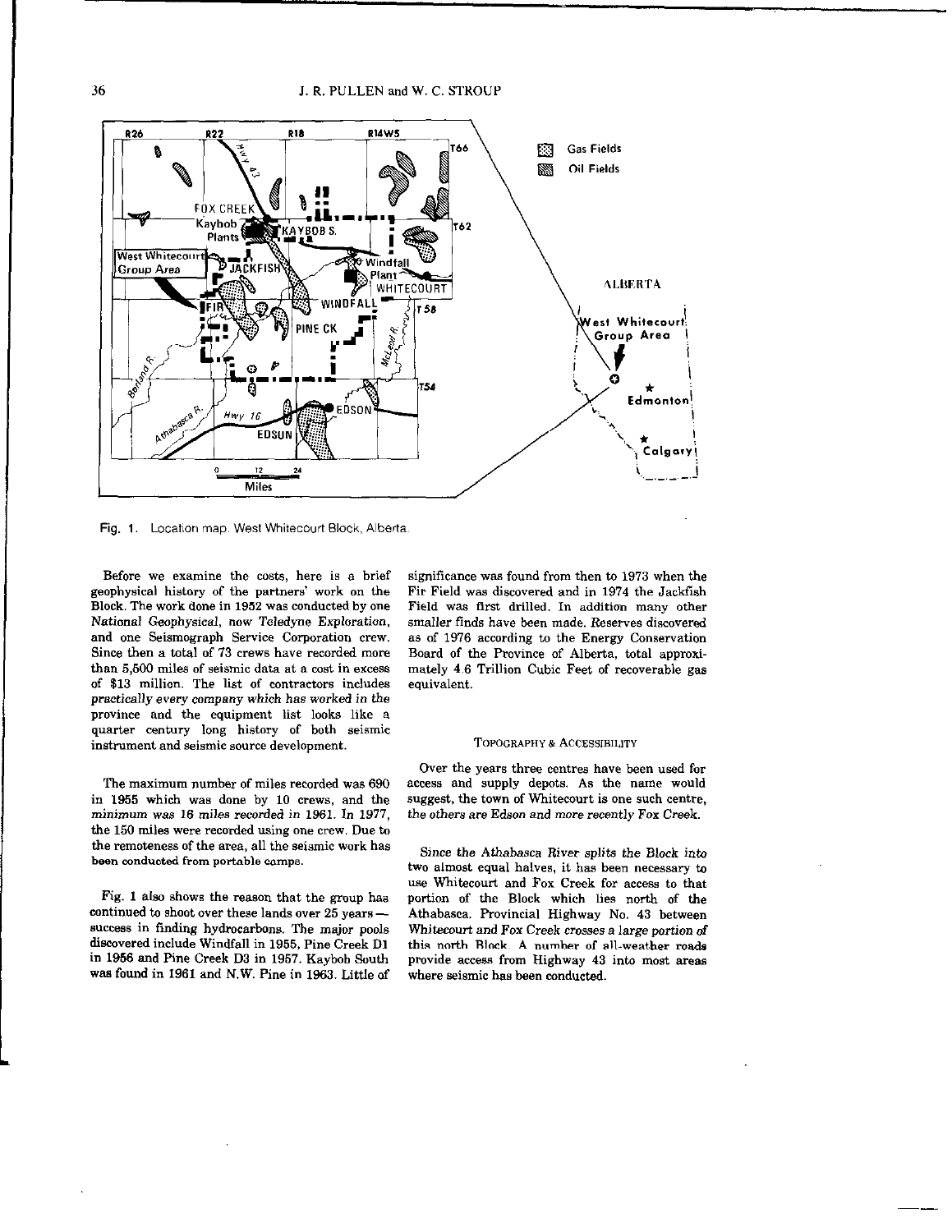# THE EXPLORATION BARGAIN 37

It should be noted that three bridges have been built across the Athabasca River within the past twenty years which allow easier access from north to south on the Block. These have opened up the country to hunters, fishermen and tourists as well as providing access to production facilities.

Edson has been the centre of activity for crews working the entire south half of the Block. The dominant topographic feature in the southern part of the block is a height of land trending from southwest to northeast.

It is in this portion of the Block that crews have encountered the extremes in topography. From the Athabasca River Valley to the Crests of Crown and Mayberne Hills the elevations change from an approximate 2,500 feet A.S.L. to something over 4,500 feet A.S.L.

Anyone who has worked on the West whitecourt Project during the past twenty-five years will attest to the fact that it is indeed a very difficult and challenging area to work.

## SEISMIC COSTS

Fig, 2 shows the cost per mile (top line of graph) for new seismic data over 26 years. No smoothing or averaging was done. These casts include all expenses involved except for interpretation and therefore reflect processing, dozing, drilling and line clean-up costs as well as actual recording expenses.



Fig. 2. Cost per mile for seismic acquired in the West Whitecourt Block.

An obvious weakness of the data displayed is that special circumstances involved in each year's shooting, and there are always special circumstances. are not shown. Annual variables such aa amount of program, difficulty of the drilling or The lowest curve shows costs per mile corrected terrain, depth of holes or trace spacing, and more for inflation less costs involved in timber damage,

recently percentage sub-surface coverage are all simply lumped together. Thia means that while detailed comparisons should not be made general ones are fully valid. Data for 1977 are hased on May I actual and accrued expenditures.

It is clear from the graph that the first three years of relatively low costs were replaced with much higher ones as the work moved from where access and drilling was easy, to the much more difficult data acquisition areas. Three high points are worthy of comment.

In I955 costs nearly doubled as year round work was attempted with Bombardiers and similar tracked units, and year round operations continued for two years with only brief interruptions. In recent years, however, the better quality of data acquired in the winter over that acquired in the summer, together with the increased costs of summer oprations has virtually eliminated summer work.

In 1968 large mobilization costs were incurred and a short program was recorded.

In 1970, what turned out to be one of the wettest summers in recent history was chosen for another attempt at year round operation in a difficult area. The effect on the costs per mile is clear.

The vigorous and sustained upturn in costs since 1973 is really what caused this paper to he written. An increase of 50% is conservatively calculated.

A price index has been derived for the 25 years using the Canadian Price Index published by Statistics Canada and converted to a 1952 base. (See appendix 1) The middle of the three curves in Figure 2 shows the effect of its application to the gross costs. It is clear that from 1955 to 1976 seismic costs r08e very little if at all in terms of 1952 dollars. 1975 through 1976 are high inflation years but costs in terms of 1952 dollars are up only slightly. A low frequency filter applied to these data would give a near horizontal line at about \$2,000 per mile.

Another rapidly growing component of the overall costs is the line clean-up, erosion control and since 1973, timber salvage. This has been done to Forestry specifications for the last ten years and incur casts which are both significant and which vary with the amount and size of timber, the steepness of the terrain and of course, the mix of old and new cut lines in any program.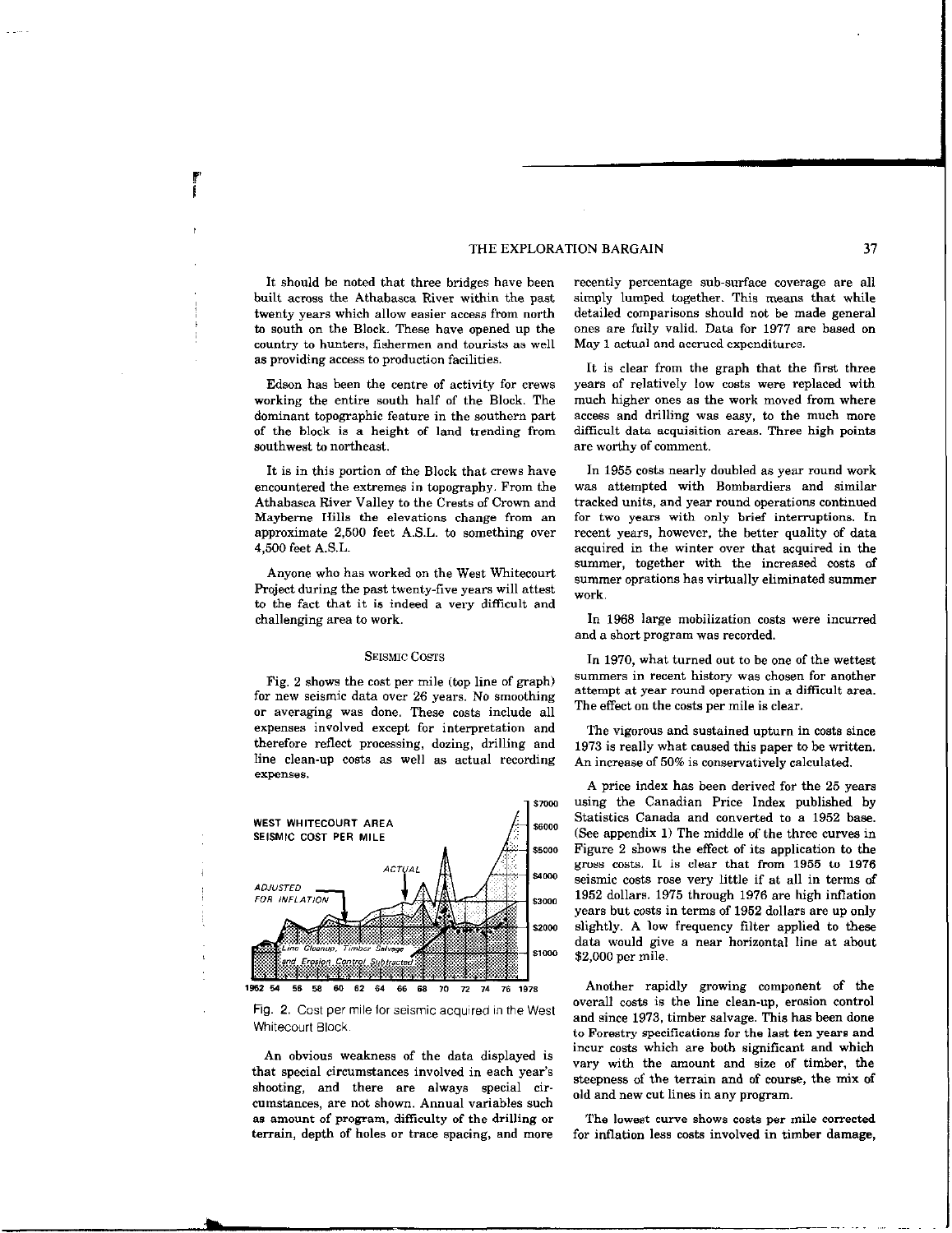line cleanup, erosion control and timber salvage. The attitude at the end of the curve has been cost of 4%" ROCK BIT turned downwards.

In an area where the bush is so heavy and the topography 80 extreme, bulldozing coats are a major component of the overall costs, so the hourly rate for a  $D-7$  Bulldozer over the 25 years was *ADJUSTED*<br>considered (Fig. 3) Here exain the unper curve is *FOR INFLATION* examined. (Fig. 3) Here again the upper curve is the actual dollars and the lower is that adjusted to constant 1952 dollars. In this case the hourly rates are distinctly higher in the last few years even net of inflation. I am advised by operators that a modern D-7 provides many more horsepower than a. vintage one, however the net cost increase is about  $\frac{1952}{1952}$  54 56 58 60 62 64 66 68 70 72 74 76 1976 65%. .



Fig. 3. Hourly Bulldozer costs in the West Whitecourt Block.

'The final component of geophysical costs for which hard data is available, ia that of prices of  $4\frac{1}{2}$ " rock bits. (Fig. 4) Again the upper curve is the unadjusted dollar costs and the lower one that for constant 1952 dollars.

Apparently both the competitive marketplace and improved and automated production facilities also affect this component, with the 25 year trend being definitely downwards - another bargain.

Other components of overall costs were also examined, with two of them in particular being of interest. Data Processing has cost almost the same per mile since 1968; and camp casts have also remained remarkably constant.

In order to view these costs from a perspective different from that already present in the cast of living index corrections being used, another component of oil industry casts was selected. We tried to choose an item which has a few variables



Fig, 4. Rock Bit Costs in the West Whitecourt Block.

s<sub>35</sub> over the years as possible and settled on the cost of a development well in the Windfall Field, which 130 was discovered in 1955 and is still being extended.

 $s25$  Fig. 5 shows these costs, with a high 1955 cost halved by 1960, a ten year level period and then the escalator effect of the 70's.



Fig. 5. Well costs in the Windfall Field

In this case, however, some of the components, particularly tubular goods rose at a much higher rate than average Canadian costs, so that the adjusted costs in the 70's show a net rise compared with the flat or downward trend of the seismic costs.

# DATA QUALITY

It is all very well to prove, as these statistics do, that seismic costs have been approximately constant for twenty-five years. That still doesn't make it a bargain. Seismic data is obtained in order to resolve the geological section and to identify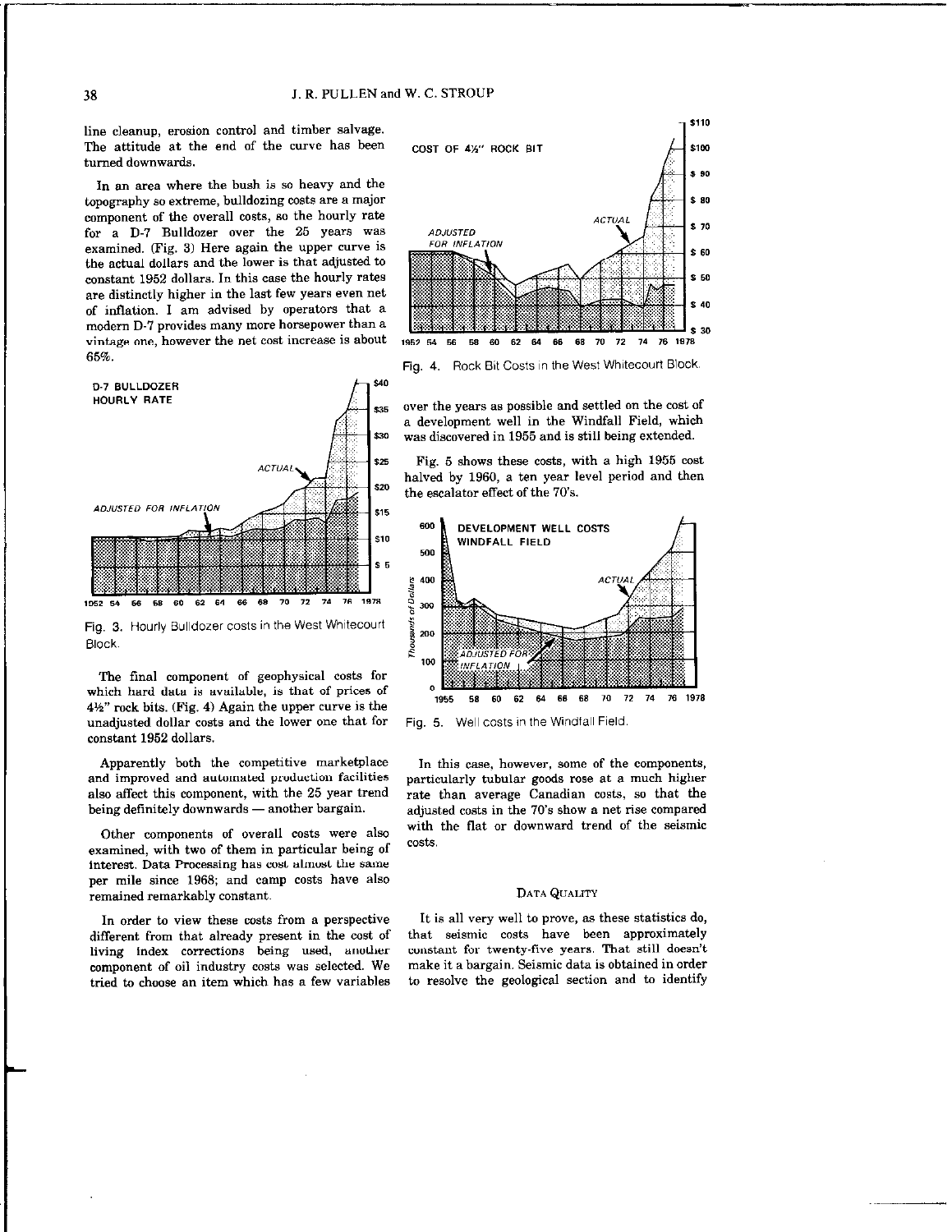# THE EXPLORATION BARGAIN 39

potential hydraearbon traps. To permit comparison The only horizons identified are the Lower of quality of data obtained, sections from two areas Cretaceaus marker and the Cambrian zone. were selected. No significant anomalies are present.



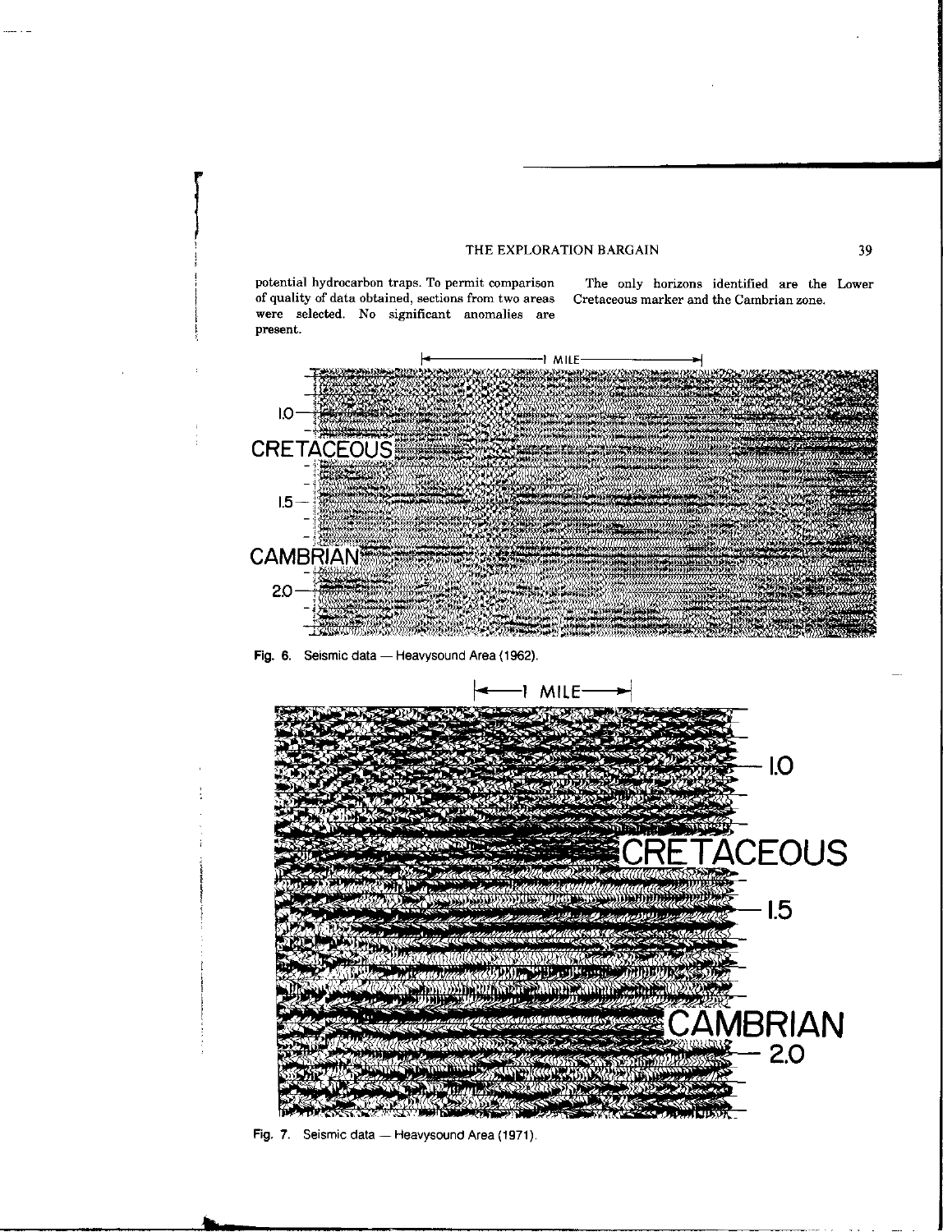

Fig. 8. Seismic data - Heavysound Area (1976).



Fig. 9. Seismic data - Mayberne Area (1953).